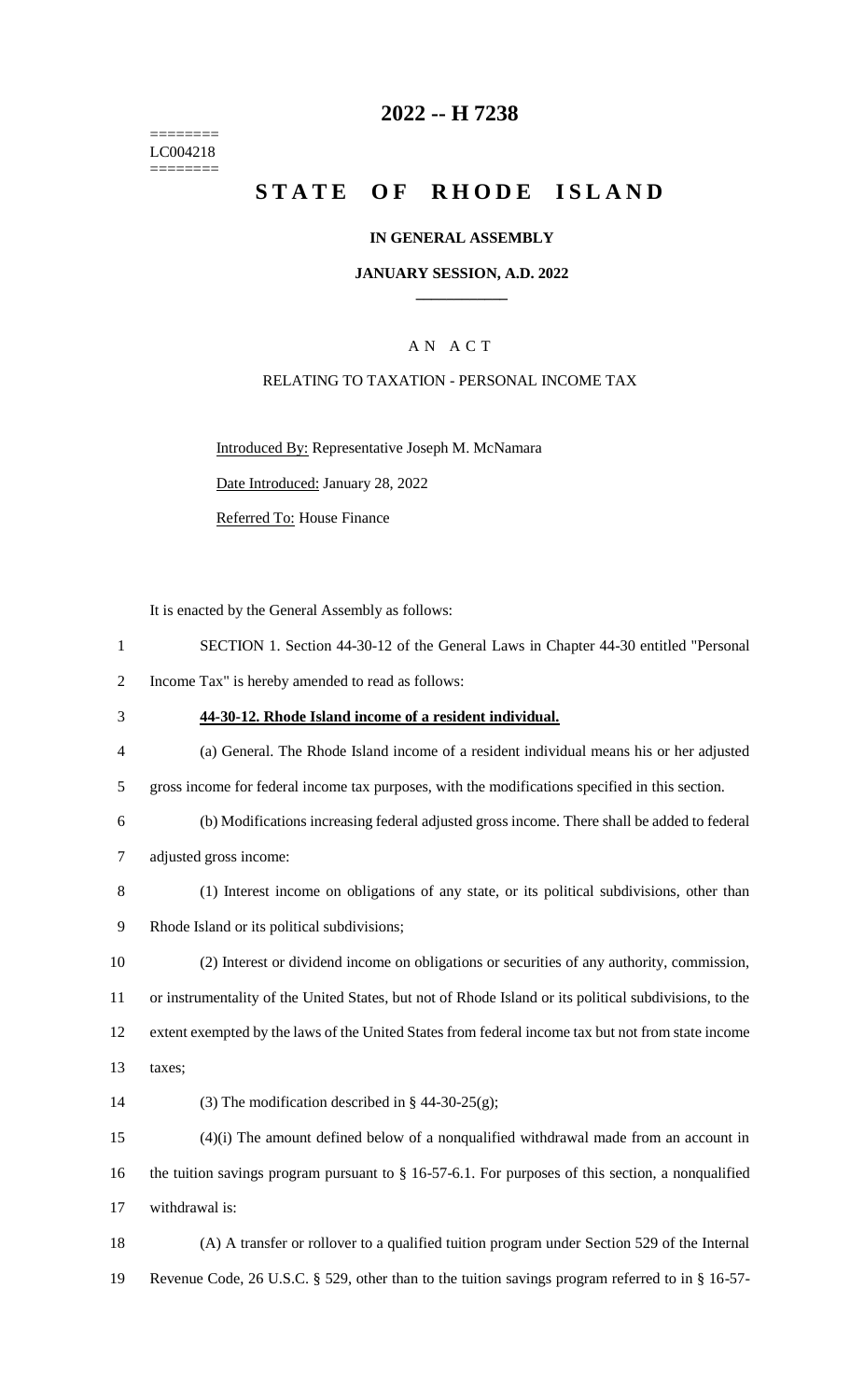6.1; and

 (B) A withdrawal or distribution that is: (I) Not applied on a timely basis to pay "qualified higher education expenses" as defined in § 16-57-3(12) of the beneficiary of the account from which the withdrawal is made; (II) Not made for a reason referred to in § 16-57-6.1(e); or (III) Not made in other circumstances for which an exclusion from tax made applicable by Section 529 of the Internal Revenue Code, 26 U.S.C. § 529, pertains if the transfer, rollover, withdrawal, or distribution is made within two (2) taxable years following the taxable year for which a contributions modification pursuant to subsection (c)(4) of this section is taken based on contributions to any tuition savings program account by the person who is the participant of the account at the time of the contribution, whether or not the person is the participant of the account at the time of the transfer, rollover, withdrawal or distribution; 13 (ii) In the event of a nonqualified withdrawal under subsection  $(b)(4)(i)(A)$  or  $(b)(4)(i)(B)$  of this section, there shall be added to the federal adjusted gross income of that person for the taxable year of the withdrawal an amount equal to the lesser of: (A) The amount equal to the nonqualified withdrawal reduced by the sum of any administrative fee or penalty imposed under the tuition savings program in connection with the nonqualified withdrawal plus the earnings portion thereof, if any, includible in computing the person's federal adjusted gross income for the taxable year; and (B) The amount of the person's contribution modification pursuant to subsection (c)(4) of this section for the person's taxable year of the withdrawal and the two (2) prior taxable years less the amount of any nonqualified withdrawal for the two (2) prior taxable years included in computing the person's Rhode Island income by application of this subsection for those years. Any amount added to federal adjusted gross income pursuant to this subdivision shall constitute Rhode Island income for residents, nonresidents and part-year residents; 26 (5) The modification described in § 44-30-25.1(d)(3)(i); (6) The amount equal to any unemployment compensation received but not included in federal adjusted gross income; (7) The amount equal to the deduction allowed for sales tax paid for a purchase of a 30 qualified motor vehicle as defined by the Internal Revenue Code  $\S$  164(a)(6); and (8) For any taxable year beginning on or after January 1, 2020, the amount of any Paycheck Protection Program loan forgiven for federal income tax purposes as authorized by the Coronavirus Aid, Relief, and Economic Security Act and/or the Consolidated Appropriations Act, 2021 and/or any other subsequent federal stimulus relief packages enacted by law, to the extent that the amount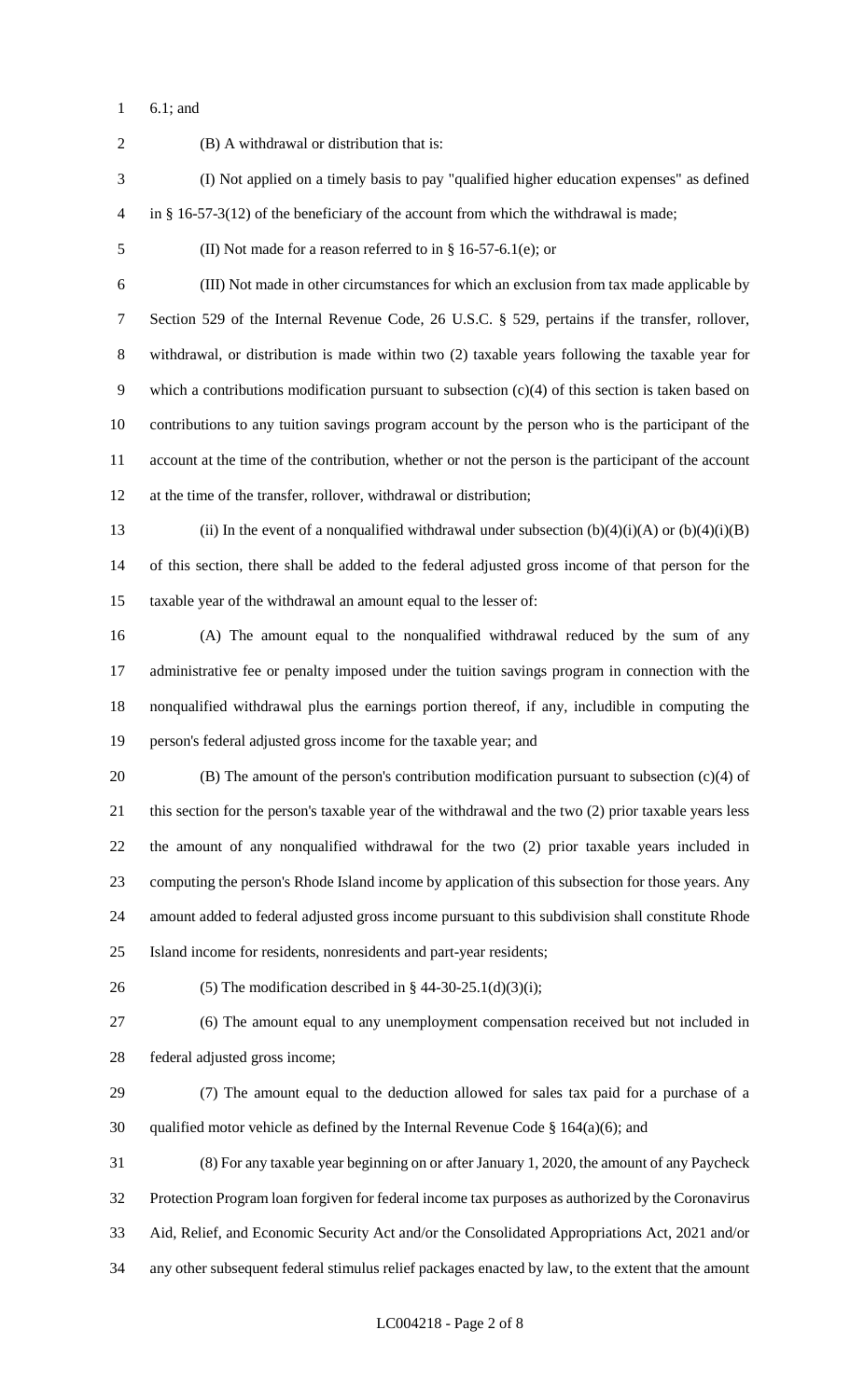of the loan forgiven exceeds \$250,000, including an individual's distributive share of the amount of a pass-through entity's loan forgiveness in excess of \$250,000.

 (c) Modifications reducing federal adjusted gross income. There shall be subtracted from federal adjusted gross income:

 (1) Any interest income on obligations of the United States and its possessions to the extent includible in gross income for federal income tax purposes, and any interest or dividend income on obligations, or securities of any authority, commission, or instrumentality of the United States to the extent includible in gross income for federal income tax purposes but exempt from state income taxes under the laws of the United States; provided, that the amount to be subtracted shall in any case be reduced by any interest on indebtedness incurred or continued to purchase or carry obligations or securities the income of which is exempt from Rhode Island personal income tax, to the extent the interest has been deducted in determining federal adjusted gross income or taxable income;

(2) A modification described in § 44-30-25(f) or § 44-30-1.1(c)(1);

 (3) The amount of any withdrawal or distribution from the "tuition savings program" referred to in § 16-57-6.1 that is included in federal adjusted gross income, other than a withdrawal or distribution or portion of a withdrawal or distribution that is a nonqualified withdrawal;

 (4) Contributions made to an account under the tuition savings program, including the "contributions carryover" pursuant to subsection (c)(4)(iv) of this section, if any, subject to the following limitations, restrictions and qualifications:

 (i) The aggregate subtraction pursuant to this subdivision for any taxable year of the taxpayer shall not exceed five hundred dollars (\$500) or one thousand dollars (\$1,000) if a joint return;

(ii) The following shall not be considered contributions:

 (A) Contributions made by any person to an account who is not a participant of the account at the time the contribution is made;

 (B) Transfers or rollovers to an account from any other tuition savings program account or from any other "qualified tuition program" under section 529 of the Internal Revenue Code, 26 U.S.C. § 529; or

(C) A change of the beneficiary of the account;

 (iii) The subtraction pursuant to this subdivision shall not reduce the taxpayer's federal adjusted gross income to less than zero (0);

 (iv) The contributions carryover to a taxable year for purpose of this subdivision is the excess, if any, of the total amount of contributions actually made by the taxpayer to the tuition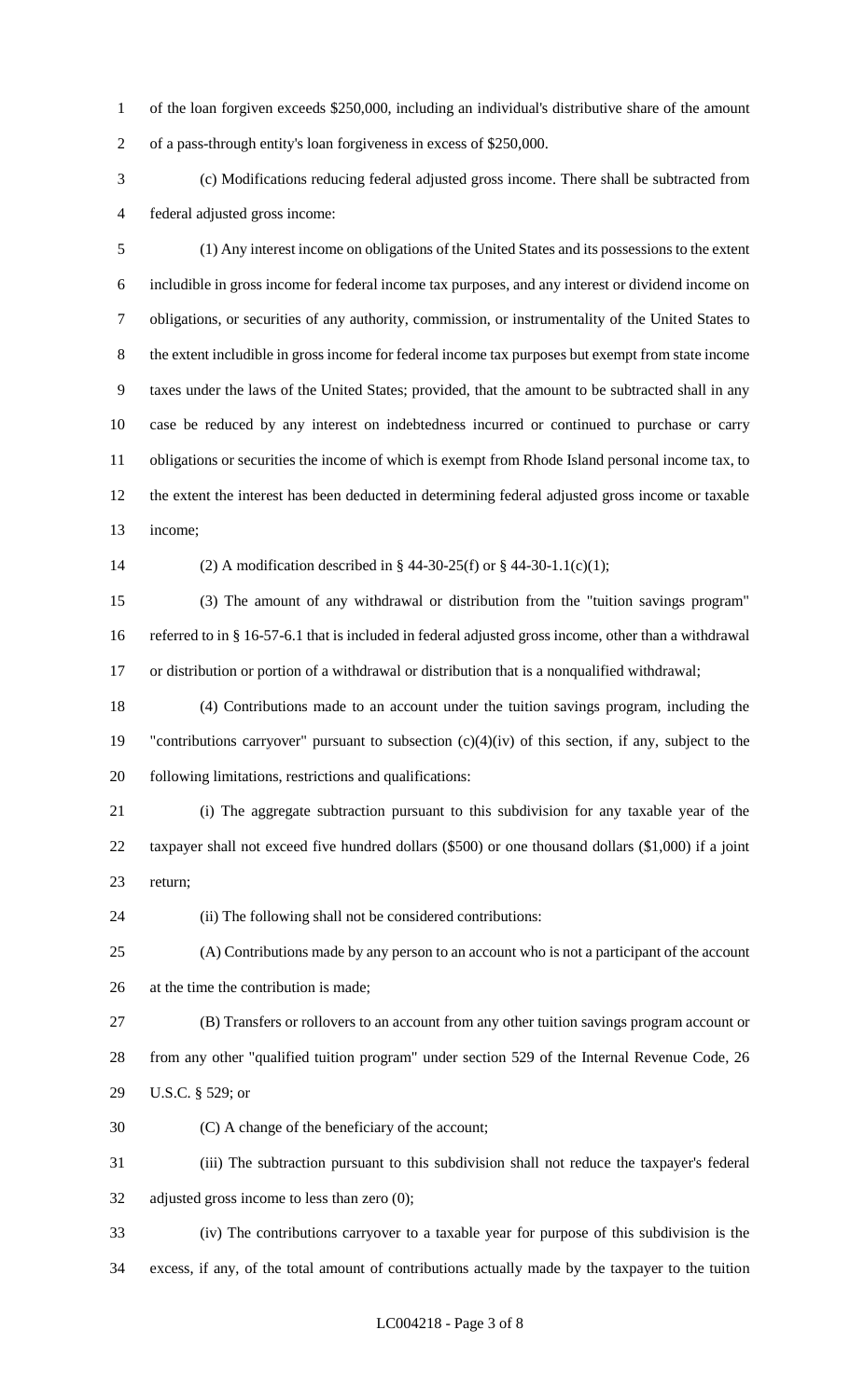- savings program for all preceding taxable years for which this subsection is effective over the sum
- of:
- (A) The total of the subtractions under this subdivision allowable to the taxpayer for all such preceding taxable years; and

 (B) That part of any remaining contribution carryover at the end of the taxable year which exceeds the amount of any nonqualified withdrawals during the year and the prior two (2) taxable years not included in the addition provided for in this subdivision for those years. Any such part shall be disregarded in computing the contributions carryover for any subsequent taxable year;

 (v) For any taxable year for which a contributions carryover is applicable, the taxpayer shall include a computation of the carryover with the taxpayer's Rhode Island personal income tax return for that year, and if for any taxable year on which the carryover is based the taxpayer filed a 12 joint Rhode Island personal income tax return but filed a return on a basis other than jointly for a subsequent taxable year, the computation shall reflect how the carryover is being allocated between the prior joint filers;

15 (5) The modification described in  $\S$  44-30-25.1(d)(1);

 (6) Amounts deemed taxable income to the taxpayer due to payment or provision of insurance benefits to a dependent, including a domestic partner pursuant to chapter 12 of title 36 or other coverage plan;

(7) Modification for organ transplantation.

 (i) An individual may subtract up to ten thousand dollars (\$10,000) from federal adjusted gross income if he or she, while living, donates one or more of his or her human organs to another human being for human organ transplantation, except that for purposes of this subsection, "human organ" means all or part of a liver, pancreas, kidney, intestine, lung, or bone marrow. A subtract modification that is claimed hereunder may be claimed in the taxable year in which the human organ transplantation occurs.

 (ii) An individual may claim that subtract modification hereunder only once, and the subtract modification may be claimed for only the following unreimbursed expenses that are incurred by the claimant and related to the claimant's organ donation:

(A) Travel expenses.

(B) Lodging expenses.

(C) Lost wages.

- (iii) The subtract modification hereunder may not be claimed by a part-time resident or a nonresident of this state;
- 34 (8) Modification for taxable Social Security income or pension income.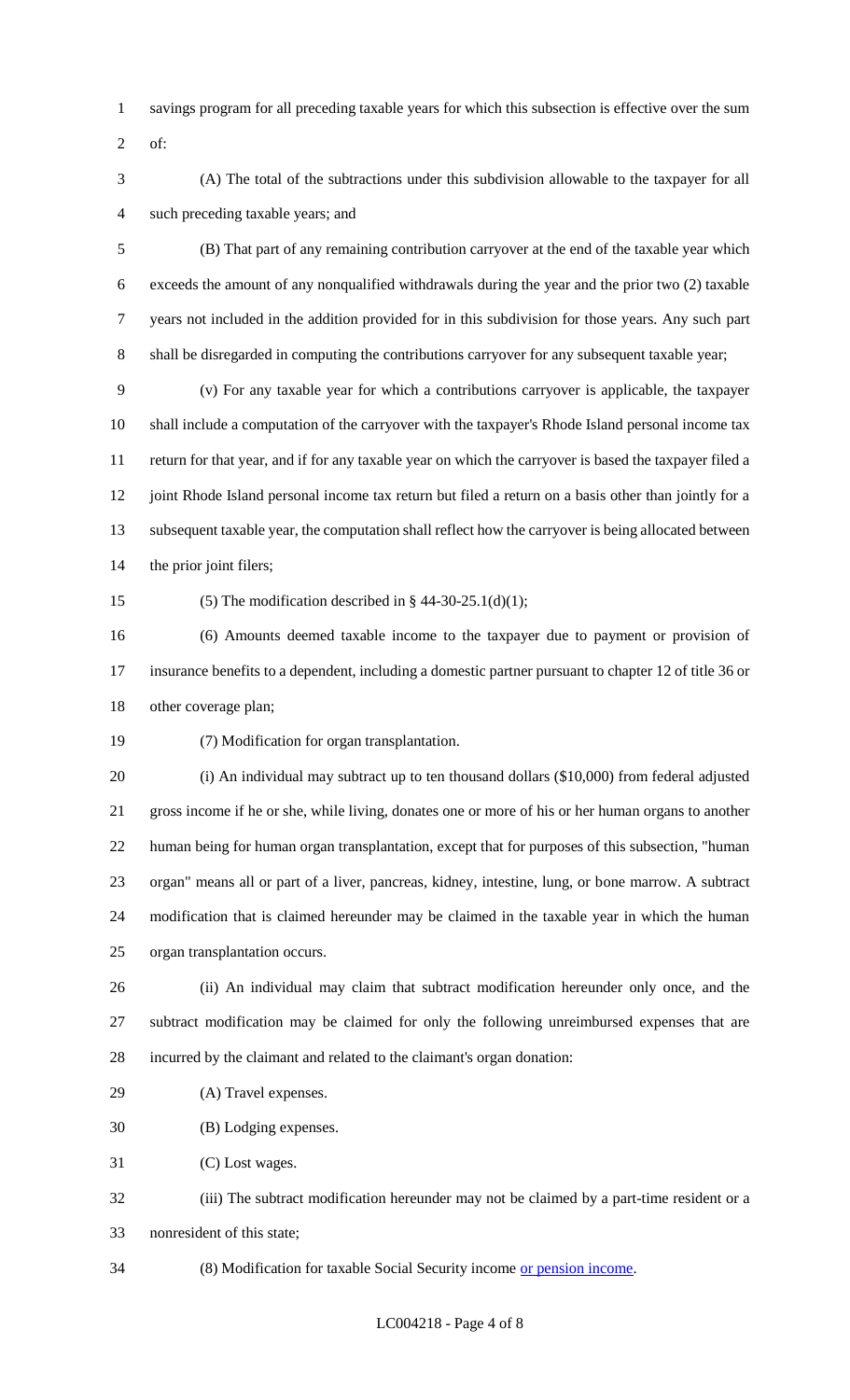(i) For tax years beginning on or after January 1, 2016:

 (A) For a person who has attained the age used for calculating full or unreduced social 3 security retirement benefits, to include any individual not qualified to receive social security benefits and receiving private or public pension income, who files a return as an unmarried individual, head of household, or married filing separate whose federal adjusted gross income for the taxable year is less than eighty thousand dollars (\$80,000); or (B) A married individual filing jointly or individual filing qualifying widow(er) who has attained the age used for calculating full or unreduced social security retirement benefits, to include any individual not qualified to receive social security benefits and receiving private or public 10 pension income, whose joint federal adjusted gross income for the taxable year is less than one hundred thousand dollars (\$100,000), an amount equal to the social security benefits includible in federal adjusted gross income. (ii) Adjustment for inflation. The dollar amount contained in subsections (c)(8)(i)(A) and (c)(8)(i)(B) of this section shall be increased annually by an amount equal to: 15 (A) Such dollar amount contained in subsections  $(c)(8)(i)(A)$  and  $(c)(8)(i)(B)$  of this section adjusted for inflation using a base tax year of 2000, multiplied by; (B) The cost-of-living adjustment with a base year of 2000. (iii) For the purposes of this section the cost-of-living adjustment for any calendar year is the percentage (if any) by which the consumer price index for the preceding calendar year exceeds the consumer price index for the base year. The consumer price index for any calendar year is the average of the consumer price index as of the close of the twelve-month (12) period ending on August 31, of such calendar year. (iv) For the purpose of this section the term "consumer price index" means the last consumer price index for all urban consumers published by the department of labor. For the purpose of this section the revision of the consumer price index which is most consistent with the consumer price index for calendar year 1986 shall be used. (v) If any increase determined under this section is not a multiple of fifty dollars (\$50.00), such increase shall be rounded to the next lower multiple of fifty dollars (\$50.00). In the case of a married individual filing separate return, if any increase determined under this section is not a multiple of twenty-five dollars (\$25.00), such increase shall be rounded to the next lower multiple of twenty-five dollars (\$25.00); 32 (9) Modification Alternative modification election for up to fifteen thousand dollars

(\$15,000) of taxable retirement income from certain pension plans or annuities.

34 (i) For tax years beginning on or after January 1, 2017, an alternative election modification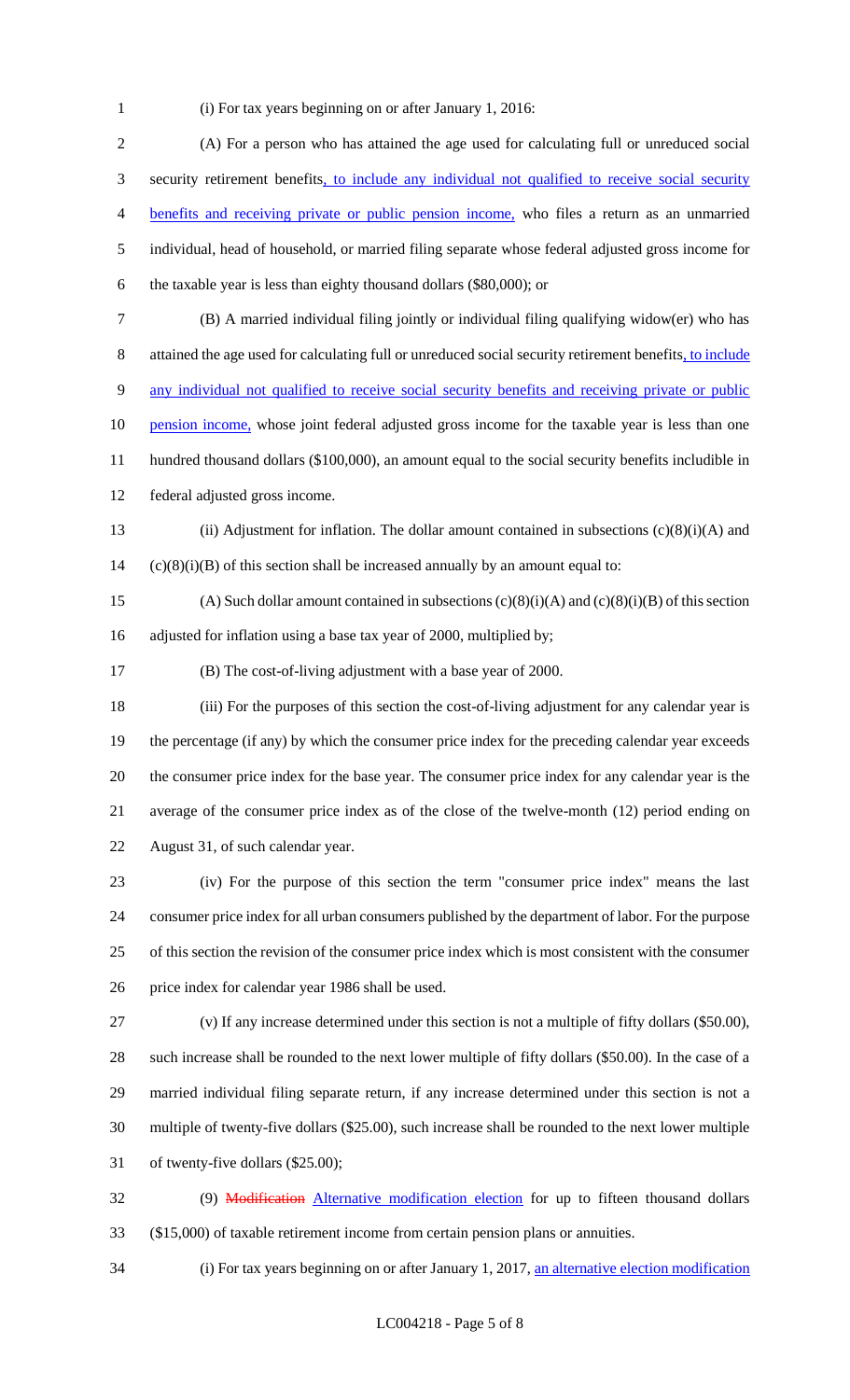1 a modification shall be allowed for either the greater of the modification contained in subsection 2 (c)(8)(i)(A) of this section, if applicable, or up to fifteen thousand dollars (\$15,000) of taxable pension and/or annuity income that is included in federal adjusted gross income for the taxable year:

 (A) For a person who has attained the age used for calculating full or unreduced social security retirement benefits who files a return as an unmarried individual, head of household, or married filing separate whose federal adjusted gross income for such taxable year is less than the 8 amount used for the modification contained in subsection  $(c)(8)(i)(A)$  of this section either the 9 greater of the modification contained in subsection (c)(8)(i)(A) of this section, if applicable, or an amount not to exceed \$15,000 of taxable pension and/or annuity income includible in federal adjusted gross income; or

 (B) For a married individual filing jointly or individual filing qualifying widow(er) who has attained the age used for calculating full or unreduced social security retirement benefits whose joint federal adjusted gross income for such taxable year is less than the amount used for the 15 modification contained in subsection  $(c)(8)(i)(B)$  of this section either the greater of the 16 modification contained in subsection  $(c)(8)(i)(A)$  of this section, if applicable, or an amount not to exceed \$15,000 of taxable pension and/or annuity income includible in federal adjusted gross income.

 (ii) Adjustment for inflation. The dollar amount contained by reference in subsections 20 (c)(9)(i)(A) and (c)(9)(i)(B) of this section shall be increased annually for tax years beginning on or after January 1, 2018, by an amount equal to:

22 (A) Such dollar amount contained by reference in subsections  $(c)(9)(i)(A)$  and  $(c)(9)(i)(B)$ of this section adjusted for inflation using a base tax year of 2000, multiplied by;

(B) The cost-of-living adjustment with a base year of 2000.

 (iii) For the purposes of this section, the cost-of-living adjustment for any calendar year is the percentage (if any) by which the consumer price index for the preceding calendar year exceeds the consumer price index for the base year. The consumer price index for any calendar year is the average of the consumer price index as of the close of the twelve-month (12) period ending on August 31, of such calendar year.

 (iv) For the purpose of this section, the term "consumer price index" means the last consumer price index for all urban consumers published by the department of labor. For the purpose of this section, the revision of the consumer price index which is most consistent with the consumer price index for calendar year 1986 shall be used.

(v) If any increase determined under this section is not a multiple of fifty dollars (\$50.00),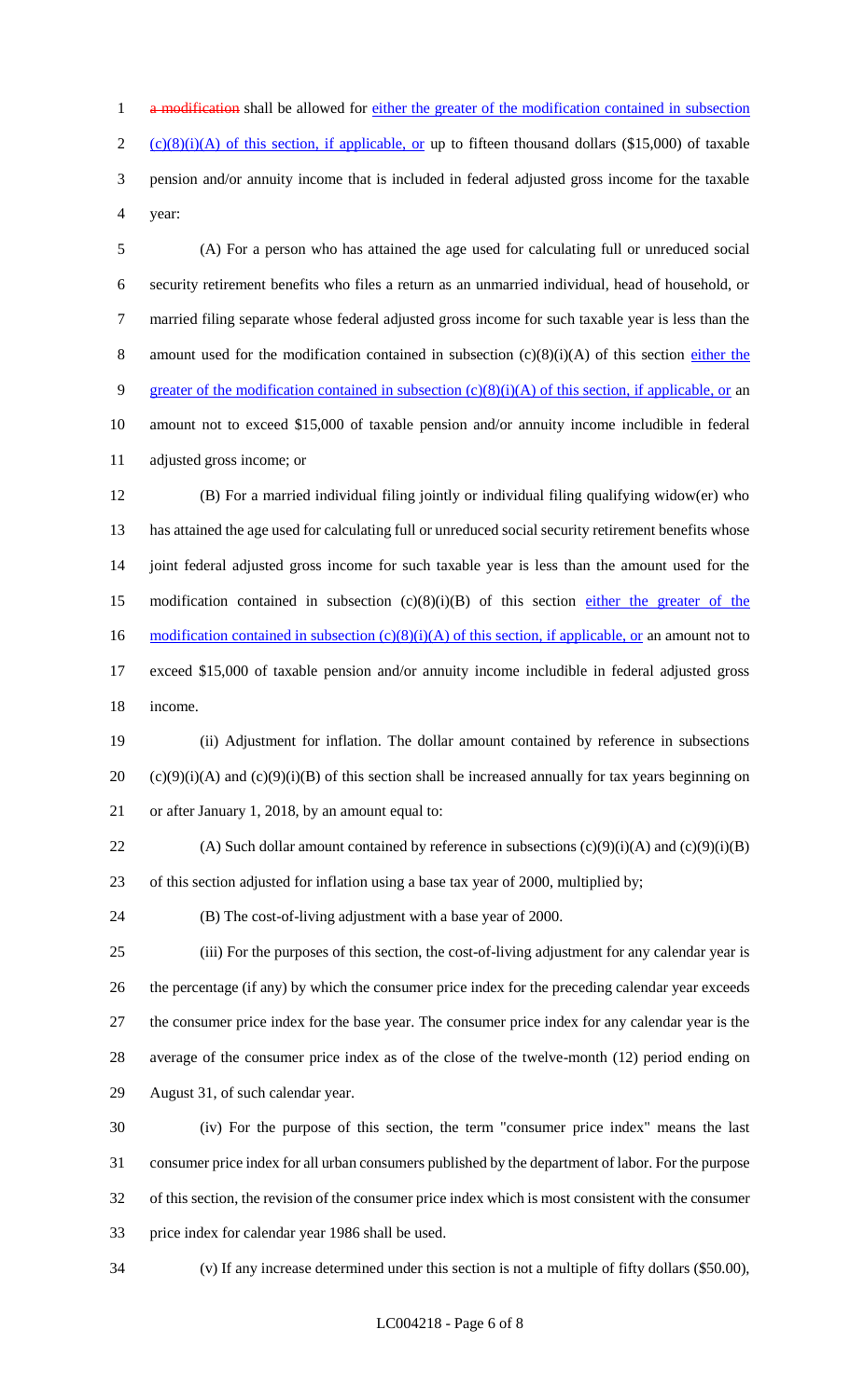such increase shall be rounded to the next lower multiple of fifty dollars (\$50.00). In the case of a married individual filing a separate return, if any increase determined under this section is not a multiple of twenty-five dollars (\$25.00), such increase shall be rounded to the next lower multiple of twenty-five dollars (\$25.00); and

 (10) Modification for Rhode Island investment in opportunity zones. For purposes of a taxpayer's state tax liability, in the case of any investment in a Rhode Island opportunity zone by the taxpayer for at least seven (7) years, a modification to income shall be allowed for the incremental difference between the benefit allowed under 26 U.S.C. § 1400Z-2(b)(2)(B)(iv) and the federal benefit allowed under 26 U.S.C. § 1400Z-2(c).

 (d) Modification for Rhode Island fiduciary adjustment. There shall be added to, or subtracted from, federal adjusted gross income (as the case may be) the taxpayer's share, as beneficiary of an estate or trust, of the Rhode Island fiduciary adjustment determined under § 44- 30-17.

 (e) Partners. The amounts of modifications required to be made under this section by a partner, which relate to items of income or deduction of a partnership, shall be determined under § 44-30-15.

 SECTION 2. This act shall take effect on July 1, 2022, and shall not be applied 18 retroactively.

======== LC004218 ========